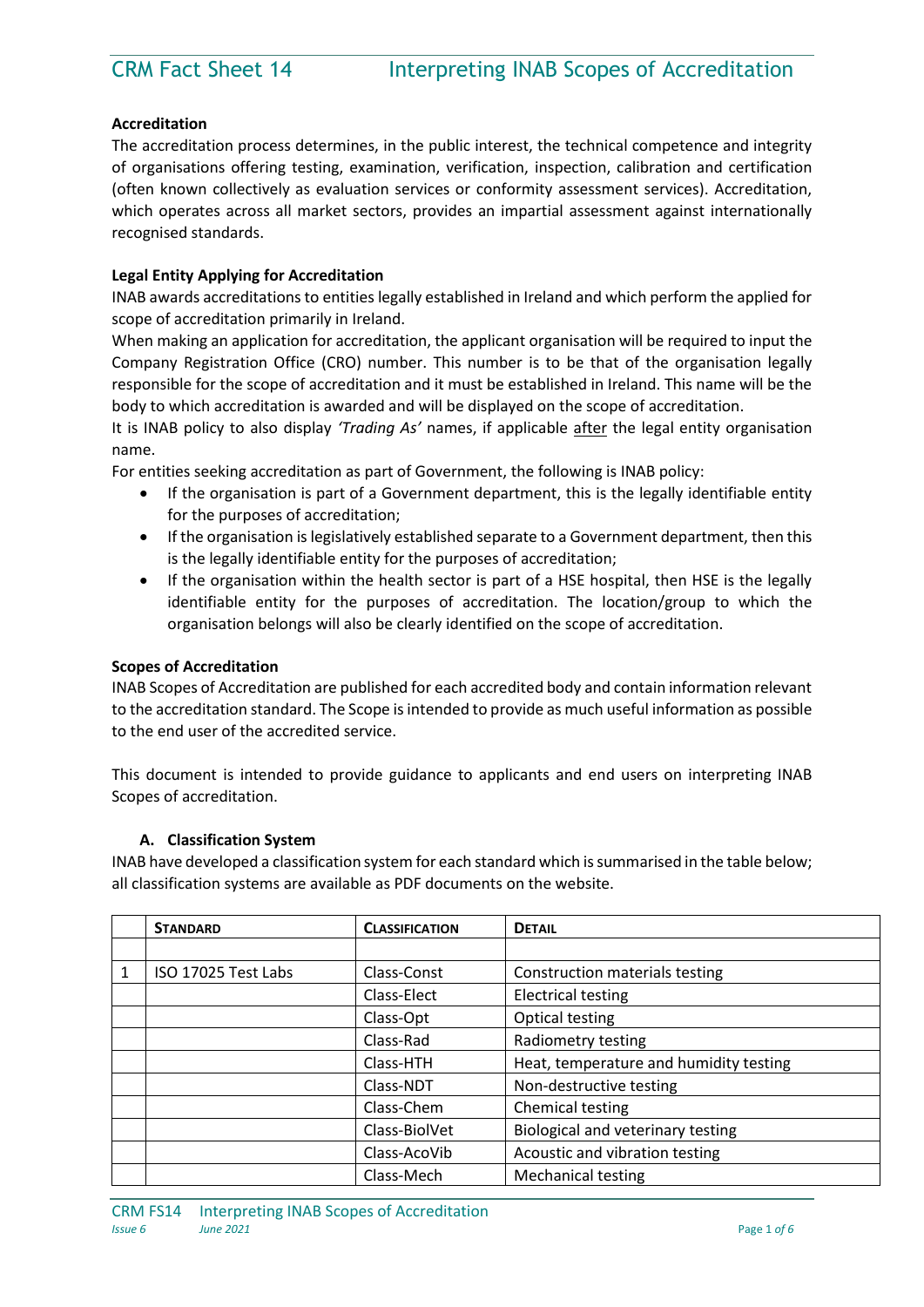# CRM Fact Sheet 14 Interpreting INAB Scopes of Accreditation

|                |                            | Class-For        | Forensic testing                                  |  |
|----------------|----------------------------|------------------|---------------------------------------------------|--|
|                |                            | Class-LabNB      | Laboratory testing for notification               |  |
| 2              | ISO 17025 Calibration Labs | Class-Met        | Metrology                                         |  |
| 3              | ISO 15189                  | Class-Med        | Medical pathology testing (8 sub scopes)          |  |
| 4              | ISO 17034                  | Class-RMP        | Reference material producers                      |  |
| 5              | ISO 17043                  | Class-PTP        | Proficiency test providers (inactive)             |  |
| 6              | ISO 17020                  | Class-IB         | Inspection                                        |  |
|                |                            | Class-IBNB       | Inspection for notification                       |  |
| $\overline{7}$ | ISO 17065                  | Class-Prod       | <b>Product certification</b>                      |  |
|                |                            | Class-ProdNB     | Product certification for notification            |  |
| 8              | ISO 17024                  | Class-Per        | Personnel certification                           |  |
| 9              | ISO 14065                  | Class-VB         | Verification (GHG)                                |  |
| 10             | ISO 17021-1                | Class-MgtSysX    | Management systems certification                  |  |
|                |                            | Class-MgtSysIAF  | ISO 9001, ISO 14001, ISO 27001, ISO 45001, ISO    |  |
|                |                            |                  | 50000, SR OHSAS 18001, PEFC, CSP                  |  |
|                |                            | Class-MgtSysFSSC | <b>FSSC</b>                                       |  |
|                |                            | Class-           | ISO 22000                                         |  |
|                |                            | MgtSysISO22000   |                                                   |  |
|                |                            | Class-           | ISO 13485                                         |  |
|                |                            | MgtSysISO13485   |                                                   |  |
|                |                            | Class-MgtCertNB  | Management systems certification for notification |  |
| 11             | ISO 20387                  | Class-Biobank    | Biobanking                                        |  |
| 12             | ISO 17029                  | Class-VV         | Validation and verification                       |  |

Test Laboratories: each classification for ISO 17025 and ISO 15189 test laboratories are further classified by field of testing, appropriate to the main technical discipline.

Calibration Laboratories: the field of calibration/metrology is specified within this classification system.

Management Systems Certification Bodies: Scopes are classified according to IAF codes issued by the International Accreditation Forum and available in ID1 a[t www.iaf.nu.](http://www.iaf.nu/) Further classification is by NACE code industry sector.

## Inspection Bodies

Inspection Bodies are categorised into Type A, B, or C which reflects their degree of independence from the items inspected. Further information is available in the ISO 17020. Inspection bodies can be more than 1 type but not for the same scope.

## Reference Material Producers

The CAB is required to identify if the RM is '*certified*' or '*not certified'* and type this into the scope template.

Biobanks: Biobanks are classified according to the type of biological material or data.

## Notified Bodies (NBs)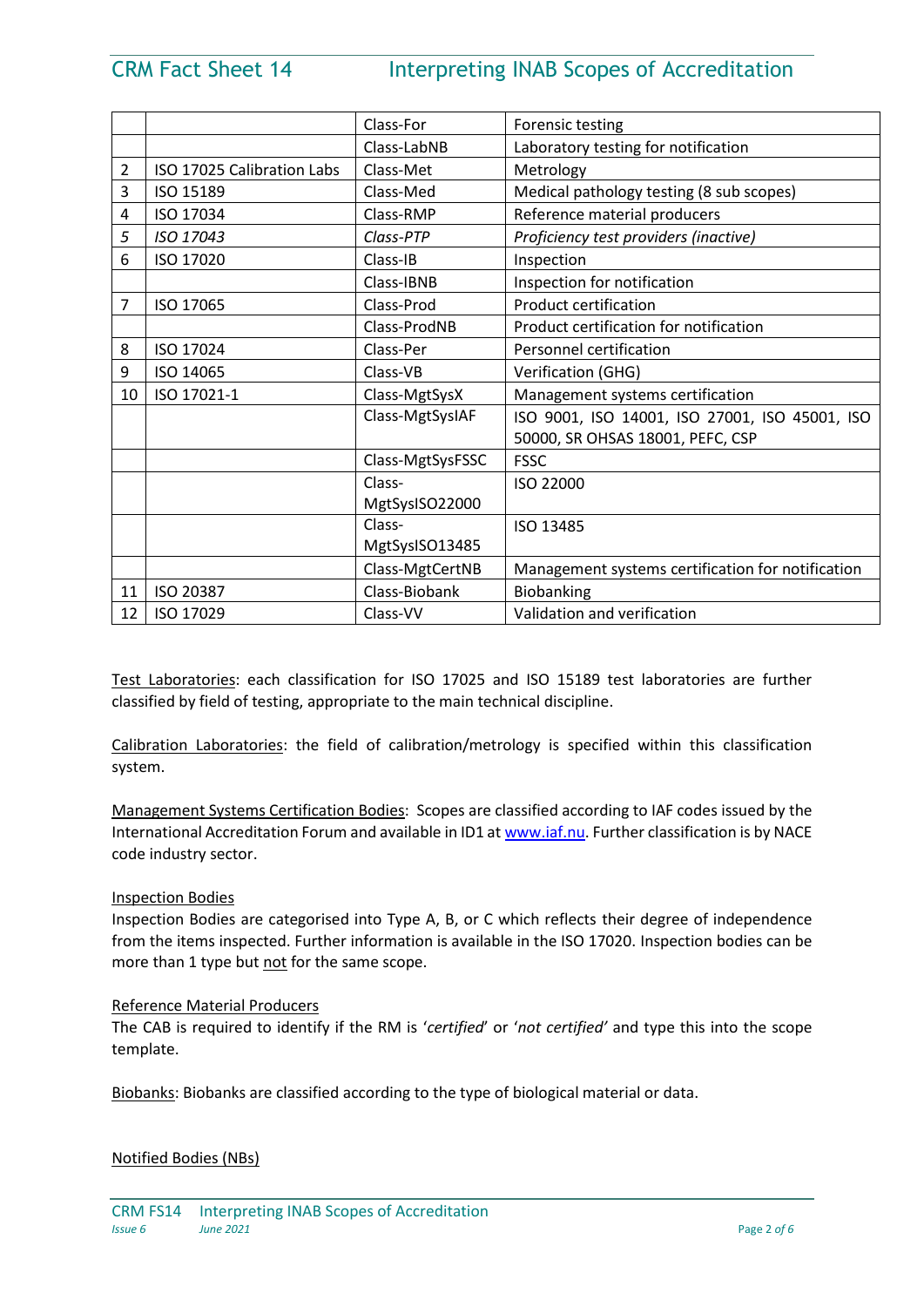1. Construction Products Regulations (CPR): Name of the standard to be referenced with year, corrigenda, revision as detailed in the OJEI. See [https://ec.europa.eu/growth/sectors/construction/product-regulation/harmonised](https://ec.europa.eu/growth/sectors/construction/product-regulation/harmonised-standards_en)standards en

Mandatory International Documents: As signatory to international agreements, INAB is obliged to implement requirements on the content of scopes of accreditation. For example, these include:

- $\cdot$  ISO 17011, the standard by which accreditation bodies are evaluated
- $\cdot \cdot$  EA-3/11, scopes of accreditation for CBs certifying food safety management systems
- IAF MD8, scopes of accreditation for CBs certifying medical device management systems

# **B. Sites and Key Locations**

Within *laboratory testing and calibration accreditation to ISO 17025 and ISO 15189*, INAB has TWO categories of laboratory environment:

- $\div$  Category A: Laboratory premises at a fixed location there may be multiple premises under an accredited scope performing similar or distinct testing/calibration. All premises are under the one legal responsibility and ownership of the accredited CAB. It is INAB policy to specify premises, addresses and contact details of all locations on the scope. Where a CAB has a number of site locations, these are identified separately in the template and will appear on the scope, with the associated conformity assessment activity. All **laboratory locations** where testing/calibrations are performed are clearly identified on the scope of accreditation, by address and testing at that site.
- Category B: Testing or calibration performed away from any laboratory premises but under the control of the laboratory; this may be at a customer site, or at a sampling site, or in hospital wards etc. (e.g. Point of Care Testing POCT). Customer sites, POCT locations are not identified on the scope of accreditation.

For *medical testing laboratories accredited to ISO 15189* providing testing at the point of patient care (POCT), this testing will be identified as Category B, defined above.

All category A site shall be visits on initial and re-assessment visit and sampled throughout the accreditation cycle. Conformity assessment activities on customer or other sites remote from the laboratory shall be sampled throughout the accreditation cycle.

# **C. Laboratory Methods/Procedures**

The scopes of accreditation for all CABs will document the operating procedure accredited. These internal operating procedures are normally based on reference procedures which may also be documented in the scope. The extent by which a CAB basis its accredited methodology on a standard reference will vary and users of accredited services need to ensure that they are fit for its intended purpose.

The standard method reference on the scope of accreditation is only that which details procedural requirements pertinent to the activity.

INAB does not include version numbers of procedures on scopes of accreditation but it is understood that the accredited CAB uses the current version within its quality management system.

# **D. Reference to Standards and Editions**

It is INAB policy that the year of publication for international and reference standards are published on the scopes of accreditation e.g. ISO 9001:2015. This is included as a footnote for management systems CBs.

The edition of in-house SOPs is not included.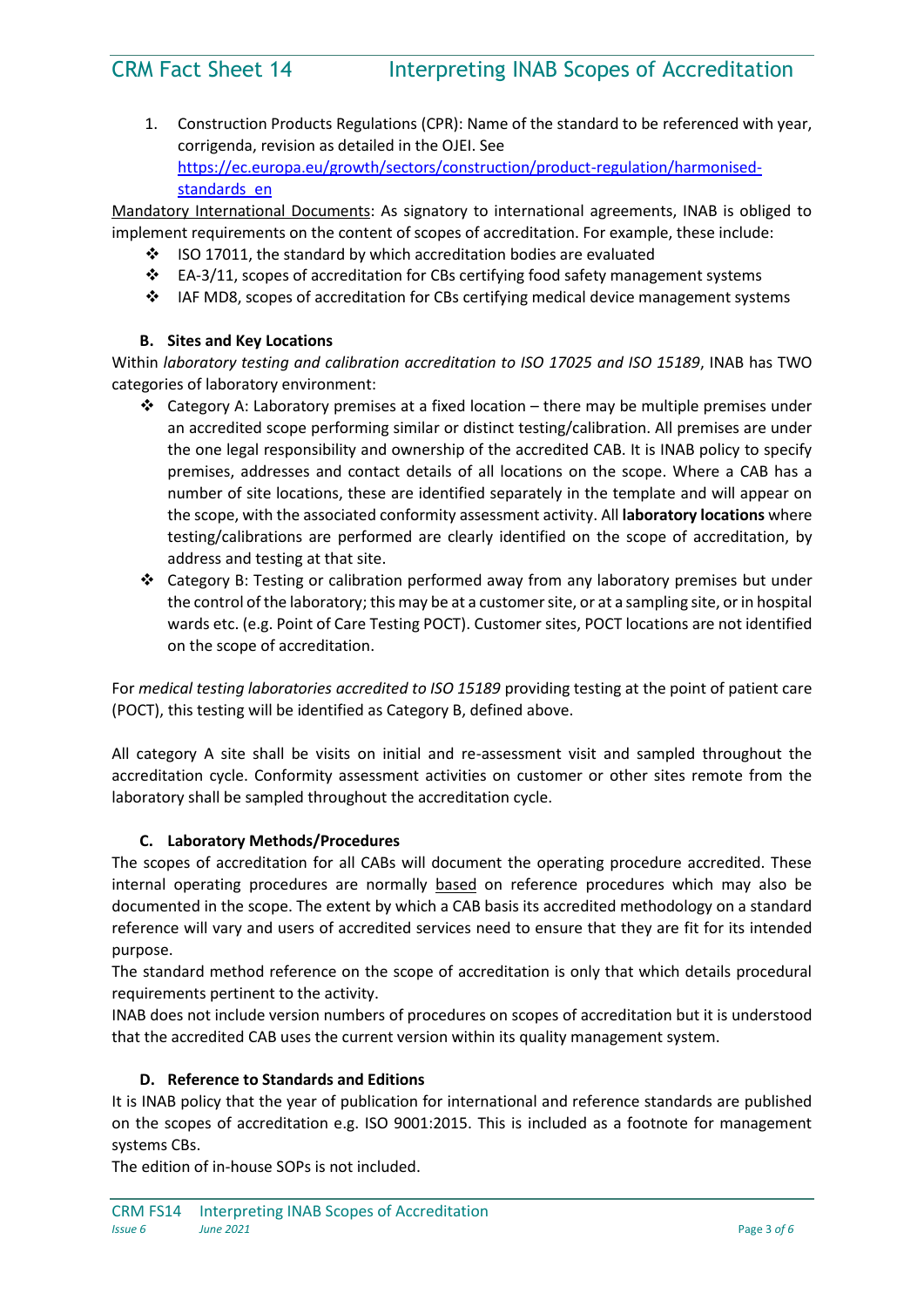# **E. Flexible Scope**

INAB offers flexible scopes of accreditation to laboratories accredited for testing activities to ISO 17025 and ISO 15189. For laboratories that have flexible scope, the tests will be identified on the scope of accreditation. The published INAB scope of accreditation is supplemented with a controlled template maintained by and available from the laboratory.

Flexible scope is not available for calibration laboratories, inspection or certification bodies.

Further information available in the INAB policy document, PS11, on the website.

The following categories of flexible scope may be awarded:

*Note 1 - Range may be extended for the test Note 2 – New parameters / tests may be added Note 3 – New matrices may be added Note 4 – Changes to equipment / kits where the underlying methodology does not change*

# **F. Services**

An accredited CAB may offer its services to the public or only to its internal organisation. This differentiation will be evident from the scope of accreditation through one of the following statements:

- $\div$  Service available to the public
- Service not normally available to the public

# **G. Presentation**

INAB scopes are printed in landscape format, if appropriate to do so.

# **H. Registration Numbers and Accreditation Symbol**

Each accredited CAB has its own unique registration number which is assigned once accreditation is awarded. This number will appear on the scope of accreditation and is embedded into the CABs accreditation symbol (example below) which is used on certificates and reports. This allows end users to readily check the validity of the accredited services provided. The registration numbering system is summarised as.

|               | <b>STANDARD</b>            | <b>REG. NO. SYSTEM</b> |
|---------------|----------------------------|------------------------|
|               |                            |                        |
| 1             | ISO 17025 Test Labs        | 123T                   |
| $\mathcal{P}$ | ISO 17025 Calibration Labs | 123C                   |
| 3             | ISO 15189                  | 123MT                  |
| 4             | ISO 17034                  | 123RM                  |
| 5             | ISO 17043                  | 123PT                  |
| 6             | ISO 17020                  | 9XXX                   |
| 7             | ISO 17065                  | 6XXX                   |
| 8             | ISO 17024                  | <b>7</b> XXX           |
| 9             | ISO 14065                  | 85XX                   |
| 10            | ISO 17021-1                | 5XXX                   |
| 11            | ISO 20387                  | <b>XXXBB</b>           |
| 12            | ISO 17029                  | 8XXX                   |

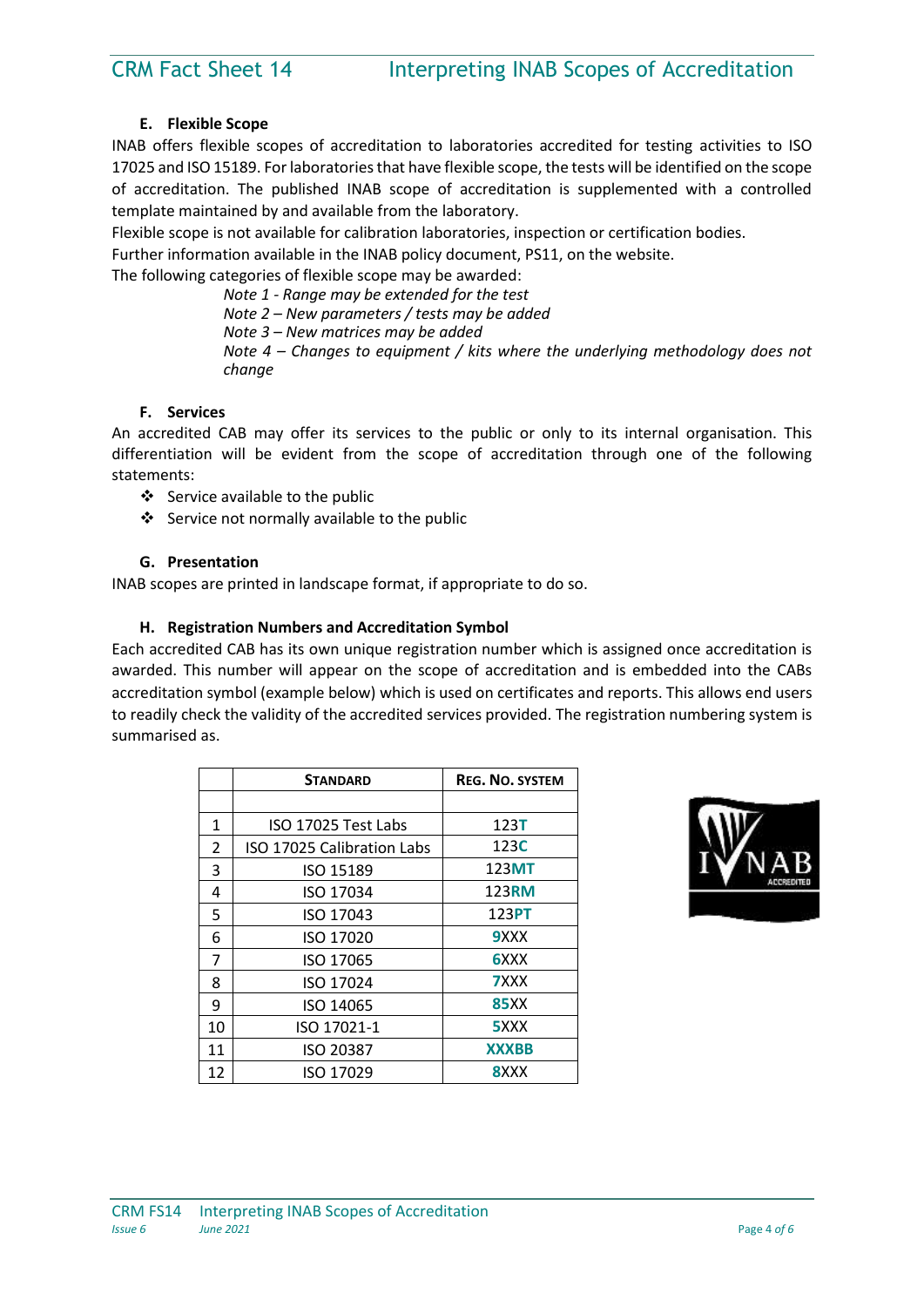# **I. Scope References/Footnotes**

INAB will provide detail on scopes of accreditation through footnote references. The following explains the footnote references (without variation) displayed on INAB scopes:

> $\div$  The laboratory has been awarded flexible scope in the scope classifications as noted in the scope document and in accordance with the laboratory's approved and documented procedures.

Note 1 - Range may be extended for the test

Note 2 – New parameters/tests may be added

Note 3 – New matrices may be added

Note 4 – Changes to equipment/kits where the underlying methodology does not change

For further details please refer to the laboratory's 'List of flexible scope changes', available directly from the laboratory.

- $\cdot \cdot$  For medical testing laboratories, the following footnotes apply:
	- **<sup>a</sup>** The hospital blood bank has been assessed and is competent to comply with Articles 14 and 15 of the EU Directive 2002/98/EC (S.I. 360/2005 and S.I. 547/2006) OR (if applicable)

The hospital blood bank has been assessed and is competent to comply with Articles 14 and 15 of the EU Directive 2002/98/EC (S.I. 360/2005 and S.I. 547/2006). It also provides Haemovigilance and Traceability services to another site, further details available in the SLA between the accredited medical testing laboratory and the relevant site.

**<sup>b</sup>** The hospital pathology laboratory is accredited for the provision of Point of Care testing in accordance with ISO 15189:2012 and ISO 22870:2016, for the tests identified in category B.

- For CABs accredited for the purposes of notification (Notified bodies), the following footnote applies:
	- **<sup>A</sup>** The CAB is accredited for the purposes of notification under [Directive/Regulation detail]. For further information on the notified body status refer to the EU NANDO database and contact the notifying authority [NA detail].
- For Opinions and Interpretations, ISO 17025, testing \* The laboratory is accredited to provide opinions and interpretations for the tests identified
- For Calibration Laboratories, ISO 17025 Calibration and Measurement Capability (CMC) is expressed in terms of the following parameters:
	- ❖ Measurand or reference material
	- $\triangleleft$  Calibration or measurement method or procedure and type of instrument or material calibrated/measured
	- $\cdot$  Measurement range and additional parameters where applicable
	- ❖ Measurement uncertainty.